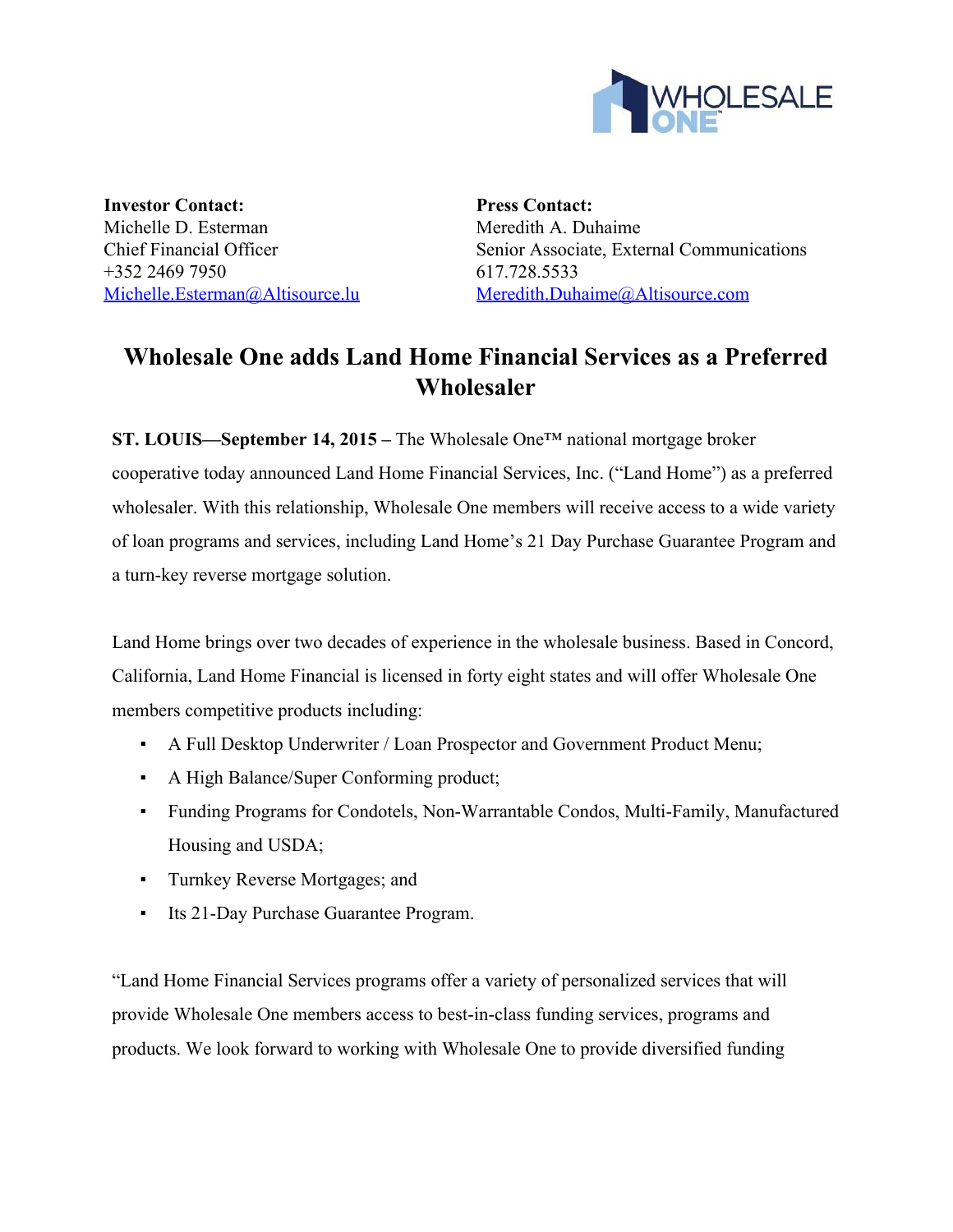

options through our extensive portfolio of lending options," said Mark Sheridan, Vice President of Land Home Financial Services, Wholesale Division.

"Land Home Financial is a strategic addition to Wholesale One, designed to provide our members with more funding options for unique and non-traditional properties," said Gregory D. Murray, Chief Executive Officer, Wholesale One. "We are particularly excited to offer the benefits of Land Home's 21 Day Purchase Guarantee Program and Turnkey Reverse Mortgages to help our members offer additional lending options to their customers."

## **About Land Home Financial**

Land Home Financial Services, Inc. [Wholesale](https://wholesale.lhfs.com/) (Land Home Wholesale) is a division of Land Home Financial Services, Inc., a private mortgage banker headquartered in Concord, CA. Land Home Wholesale is licensed in 49 states and the District of Columbia with three full-service operations centers located in Concord CA, San Diego CA, and Denver CO. Since 1988, Land Home Wholesale has committed to enhancing and protecting brokers' realtor and borrower relationships through a business philosophy based on knowledge, commitment and trust. Land Home Wholesale specializes in purchase funds offering a 21-day close guarantee, turnkey Reverse Mortgages and eXPRESS, a 24/7 online portal for pipeline management. Our servicing portfolio reached \$5 Billion in early 2015, our origination volume growth tipped over \$1 Billion in 2014 leading to consecutive top 15 rankings in the Wholesale category by the Scotsman Guide. For more information visit, wholesale.lhfs.com, call 800-672-9470, or follow @LHFS\_Wholesale.

## **About Wholesale One™ Mortgage Cooperative**

Wholesale One [\(wholesaleone.com\)](https://www.wholesaleone.com/?utm_campaign=W1LHF&utm_source=PR) is a national mortgage cooperative dedicated to creating a more stable and efficient wholesale lending environment for residential mortgage brokers and wholesale lenders. Established in 2014, Wholesale One helps mortgage brokers and wholesale lenders improve their profitability and deliver an outstanding experience for borrowers. The cooperative is managed by a subsidiary of Altisource Portfolio Solutions S.A. (NASDAQ: ASPS).

## **About Altisource**®

Altisource Portfolio Solutions S.A. is a premier marketplace and transaction solutions provider for the real estate, mortgage and consumer-debt industries. Altisource's proprietary business processes, vendor and electronic payment management software and behavioral science-based